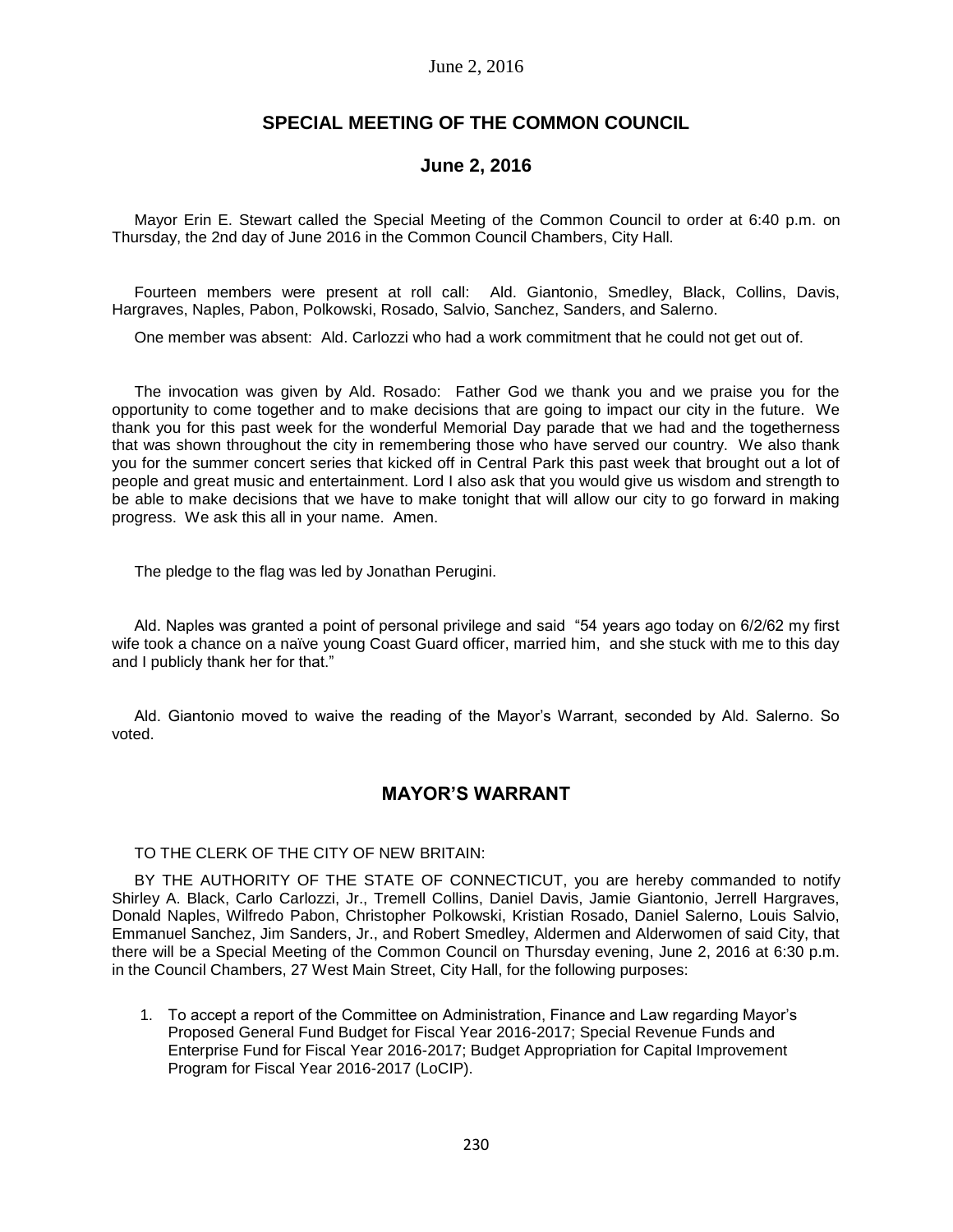- 2. To accept a report of the Consolidated Committee regarding Mayor's Proposed General Fund Budget for Fiscal Year 2016-2017; Special Revenue Funds and Enterprise Fund for Fiscal Year 2016-2017; Budget Appropriation for Capital Improvement Program for Fiscal Year 2016-2017 (LoCIP).
- 3. To accept a report of the Committee on Planning, Zoning and Housing regarding Mayor's Proposed General Fund Budget for Fiscal Year 2016-2017; Special Revenue Funds and Enterprise Fund for Fiscal Year 2016-2017; Budget Appropriation for Capital Improvement Program for Fiscal Year 2016-2017 (LoCIP).
- 4. To act upon a Resolution regarding the General Fund Budget for Fiscal Year 2016-2017.
- 5. To act upon a Resolution regarding the Special Revenue Funds and Enterprise Fund for Fiscal Year 2016-2017.
- 6. To act upon a Resolution regarding the Budget Appropriation for Capital Improvement Program for Fiscal Year 2016-2017 (LoCIP).

HEREOF FAIL NOT, but due service and return make according to law.

Dated at New Britain, this  $26<sup>th</sup>$  day of May, 2016.

Erin E. Stewart, Mayor

# **REPORT OF THE COMMITTEE ON ADMINISTRATION, FINANCE AND LAW**

### **33452-2 RE: MAYOR'S PROPOSED GENERAL FUND BUDGET FOR FISCAL YEAR 2016-2017**

**33453-2 RE: MAYOR'S PROPOSED SPECIAL REVENUE FUNDS AND ENTERPRISE FUND BUDGET FOR FISCAL YEAR 2016-2017**

### **33454-2 RE: MAYOR'S PROPOSED CAPITAL IMPROVEMENT PROGRAM 2016-2017 (LOCIP)**

To Her Honor, the Mayor, and the Common Council of the City of New Britain: the undersigned beg leave to report the following:

The Common Council Committee on Administration, Finance and Law at a special meeting held on Tuesday evening, May 17, 2016 at 6:30 p.m. in Council Chambers to which was referred the matter of the following: Item # 33452-1, 33453-1, 33454-1 – Budget for Fiscal Year 2016-2017 respectfully begs leave to recommend that the following resolution be referred back to the Common Council with a favorable recommendation.

Ald. Robert Smedley

**Chair** 

Ald. Giantonio moved to accept and adopt, seconded by Ald. Salerno. So voted. Approved June 3, 2016 by Mayor Erin E. Stewart.

## **REPORT OF THE CONSOLIDATED COMMITTEE**

### **33452-3 RE: MAYOR'S PROPOSED GENERAL FUND BUDGET FOR FISCAL YEAR 2016-2017**

## **33453-3 RE: MAYOR'S PROPOSED SPECIAL REVENUE FUNDS AND ENTERPRISE FUND BUDGET FOR FISCAL YEAR 2016-2017**

### **33454-3 RE: MAYOR'S PROPOSED CAPITAL IMPROVEMENT PROGRAM 2016-2017 (LOCIP)**

To Her Honor, the Mayor, and the Common Council of the City of New Britain: the undersigned beg leave to report the following: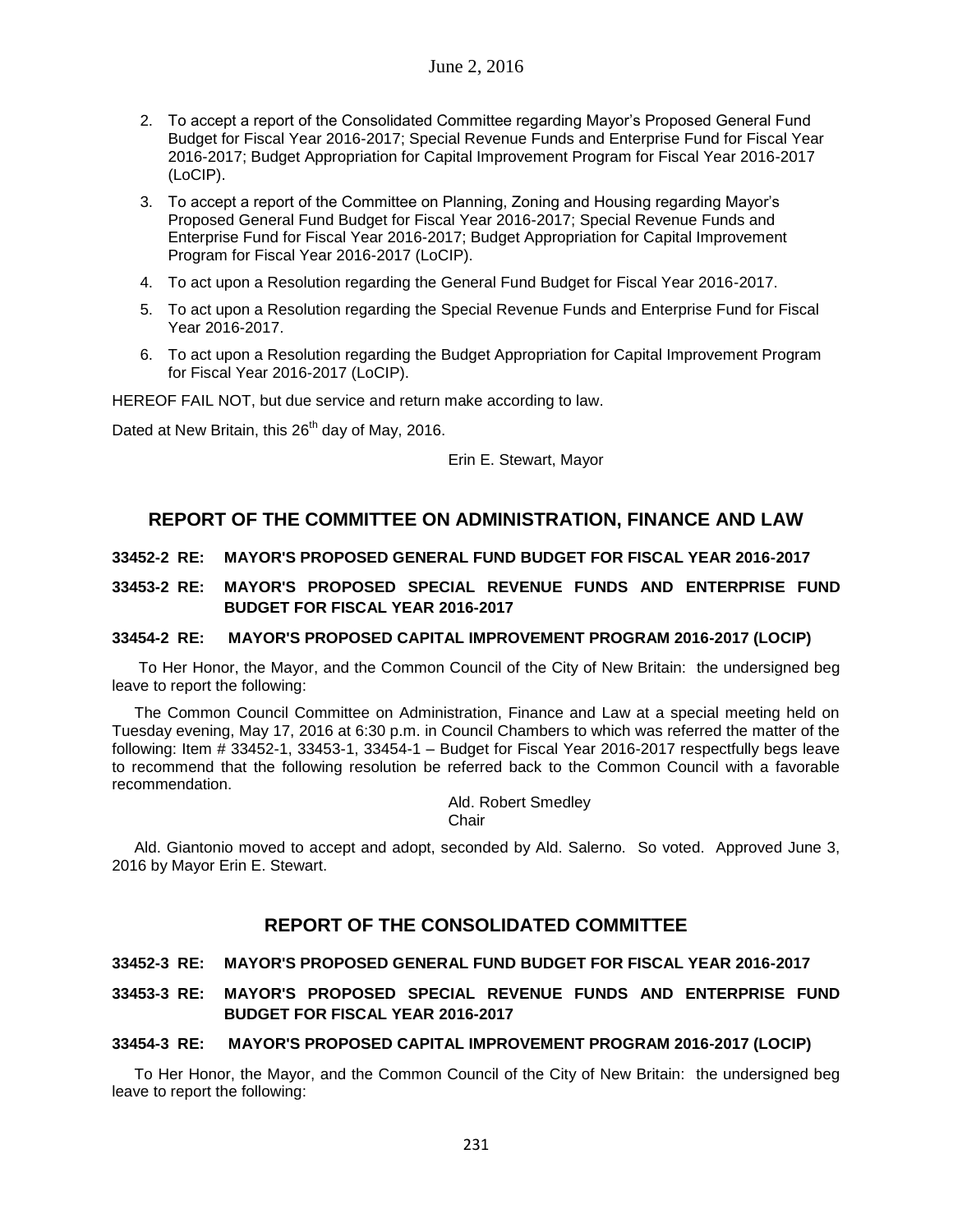The Consolidated Subcommittee of the Common Council at a special meeting held on Thursday evening, May 19, 2016 at 6:30 p.m. in Council Chambers to which was referred the matter of the following: Item # 33452-1, 33453-1, 33454-1 – Budget for Fiscal Year 2016-2017 respectfully begs leave to recommend that the following resolution be referred back to the Common Council with a neutral recommendation.

> Ald. Tremell Collins Chair

Ald. Giantonio moved to accept and adopt, seconded by Ald. Smedley. So voted. Approved June 3, 2016 by Mayor Erin E. Stewart.

## **COMMITTEE ON PLANNING, ZONING AND HOUSING**

### **33452-4 RE: MAYOR'S PROPOSED GENERAL FUND BUDGET FOR FISCAL YEAR 2016-2017**

### **33453-4 RE: MAYOR'S PROPOSED SPECIAL REVENUE FUNDS AND ENTERPRISE FUND BUDGET FOR FISCAL YEAR 2016-2017**

#### **33454-4 RE: MAYOR'S PROPOSED CAPITAL IMPROVEMENT PROGRAM 2016-2017 (LOCIP)**

To Her Honor, the Mayor, and the Common Council of the City of New Britain: the undersigned beg leave to report the following:

The Common Council Committee on Planning, Zoning and Housing at a special meeting held on Wednesday evening, May 18, 2016 at 6:30 p.m. in Council Chambers to which was referred the matter of the following: Item #33452-1, 33453-1, 33454-1 – Budget for Fiscal Year 2016-2017 respectfully begs leave to recommend that the following resolution be referred back to the Common Council with a neutral recommendation.

> Ald. Christopher Polkowski Chair

Ald. Giantonio moved to accept and adopt, seconded by Ald. Polkowski. So voted. Approved June 3, 2016 by Mayor Erin E. Stewart.

## **RESOLUTIONS**

#### **33452-5 RE: GENERAL FUND BUDGET FOR FISCAL YEAR ENDING JUNE 30, 2017**

To Her Honor, the Mayor, and the Common Council of the City of New Britain: the undersigned beg leave to recommend the adoption of the following:

RESOLVED, by Common Council of the City of New Britain, upon recommendation of the Mayor, the attached estimates of revenue and expenditures, as amended by the Common Council, with all supporting data be the same as hereby made, and for the purpose of meeting said appropriation, a tax of 50.50 mills on the dollar be computed on the basis of a collection rate of 97.50% and the same is hereby laid on the Grand List of October 1, 2015 on all rateable estates and property within the limits of the City of New Britain liable to taxation, and be it further.

RESOLVED, that all city taxes for the fiscal year ending June 30, 2017 excluding motor vehicle and personal property which shall be paid on July 2016 and real property taxes shall be due and payable in equal semi-annual installments on the first day of July 2016 and the first day of January 2017 except that any tax of less than Two-Hundred dollars shall be due and payable in full on the first day of July 2016.

If any installments of such tax shall not be paid on or before the first business day of the month next succeeding that in which it shall be due and payable, such installment shall immediately become delinquent and shall be subject to interest at the rate and manner provided in the general statutes. Any taxpayer may pay the total amount of any such tax at the time when the first installment shall be payable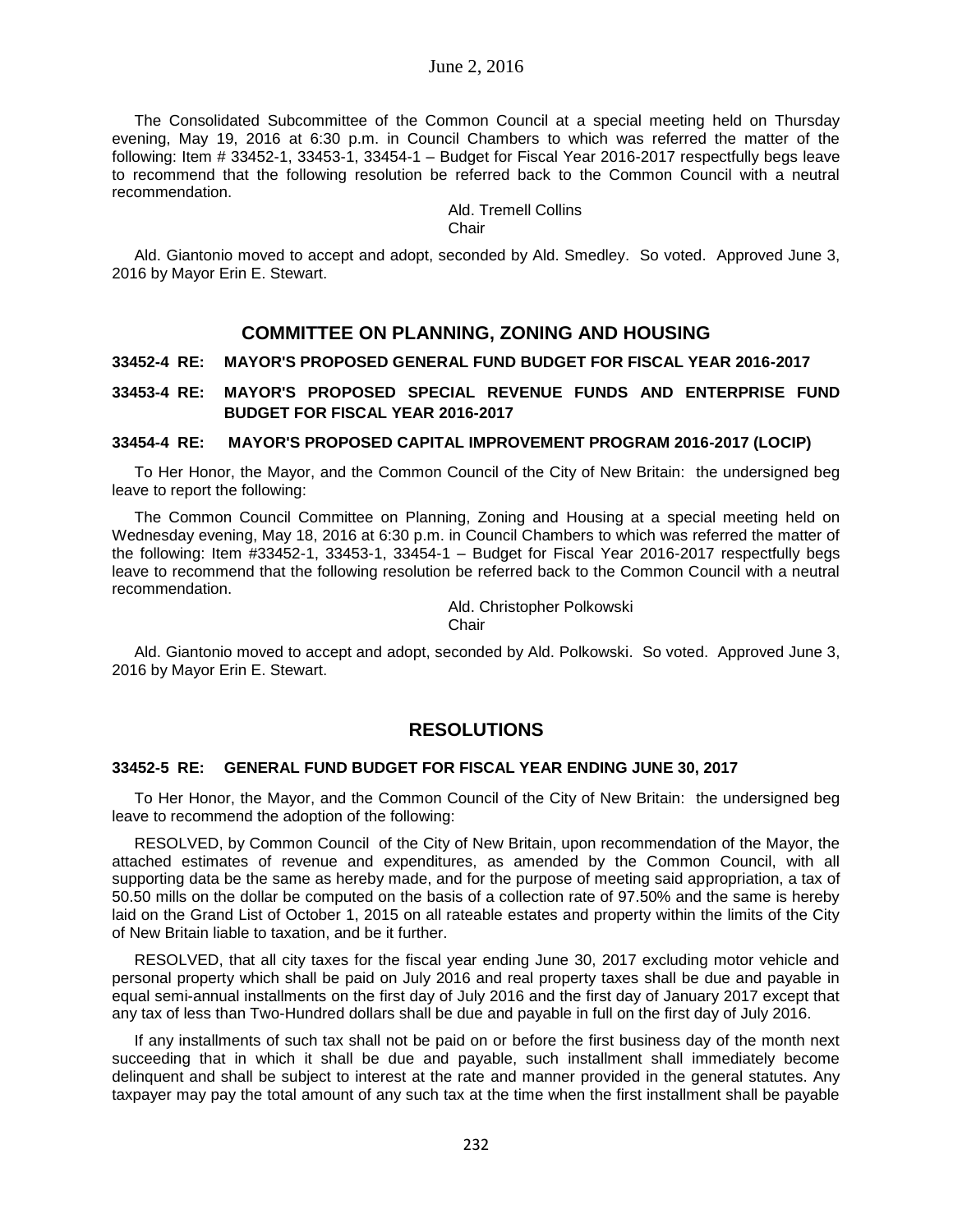and nothing herein shall preclude the payment of the January 1, 2017 installment prior to said 1st due date.

> Alderman Jamie Giantonio President Pro Tempore

Ald. Giantonio moved to accept and adopt, seconded by Ald. Rosado. Roll Call Vote: 9 in favor, 5 opposed. IN FAVOR: Ald. Giantonio, Smedley, Collins, Davis, Hargraves, Naples, Polkowski, Rosado and Salerno. OPPOSED: Ald. Black, Pabon, Salvio, Sanchez and Sanders. Approved June 3, 2016 by Mayor Erin E. Stewart.

### **33453-5 RE: SPECIAL REVENUE FUNDS BUDGET AND ENTERPRISE FUND BUDGET FOR FISCAL YEAR ENDING JUNE 30, 2017**

To Her Honor, the Mayor, and the Common Council of the City of New Britain: the undersigned beg leave to recommend the adoption of the following:

RESOLVED, The Common Council of the City of New Britain, upon recommendation of the Mayor, as amended by the Common Council, estimates that the attached listing of income and expenditures for each Special Revenue and Enterprise Fund, as further amended by the Common Council, be adopted for the Fiscal Year 2016-2017 as follows:

#### Special Revenue Funds

| Stanley Golf Course Operating Fund #201 | \$2,052,064 |
|-----------------------------------------|-------------|
| Chesley Cell Towers #203                | 123,000     |
| Cemetery Operating Fund #204            | 543,137     |
| Dog Fund #205                           | 183,542     |
| Sewer Operating Fund #208               | 9,829,041   |
| Youth Service Bureau #278               | 348,596     |
| Donations Account #283                  | 270,000     |
| Terrific Toys Program #284              | 15,800      |
| Senior Center Activity Fund #290        | 6,000       |
| BOE Medical Self Insurance Fund #701    | 17,473,456  |
| City Medical Self Insurance Fund #702   | 11,731,195  |
| W/C Self Insurance Fund #703            | 2,081,299   |
| Liability Insurance Fund #704           | 197,500     |
|                                         |             |

Enterprise Funds

\$13,591,304

Water Department

#### Alderman Jamie Giantonio President Pro Tempore

Ald. Giantonio moved to accept and adopt, seconded by Ald. Salerno. Roll Call Vote: 12 in favor, 2 opposed. IN FAVOR: Ald. Giantonio, Smedley, Collins, Davis, Hargraves, Naples, Pabon, Polkowski, Rosado, Salvio, Sanders and Salerno. OPPOSED: Ald. Black and Ald. Sanchez. Approved June 3, 2016 by Mayor Erin E. Stewart.

Ald. Polkowski recused himself regarding the following resolution 33454-5 – he has a direct work conflict with some of the projects he will be working on as an engineer for the Public Works Dept.

### **33454-5 RE: CAPITAL IMPROVEMENT PROGRAM BUDGET FOR FISCAL YEAR 2016-2017 (LOCIP)**

To Her Honor, the Mayor, and the Common Council of the City of New Britain: the undersigned beg leave to recommend the adoption of the following: